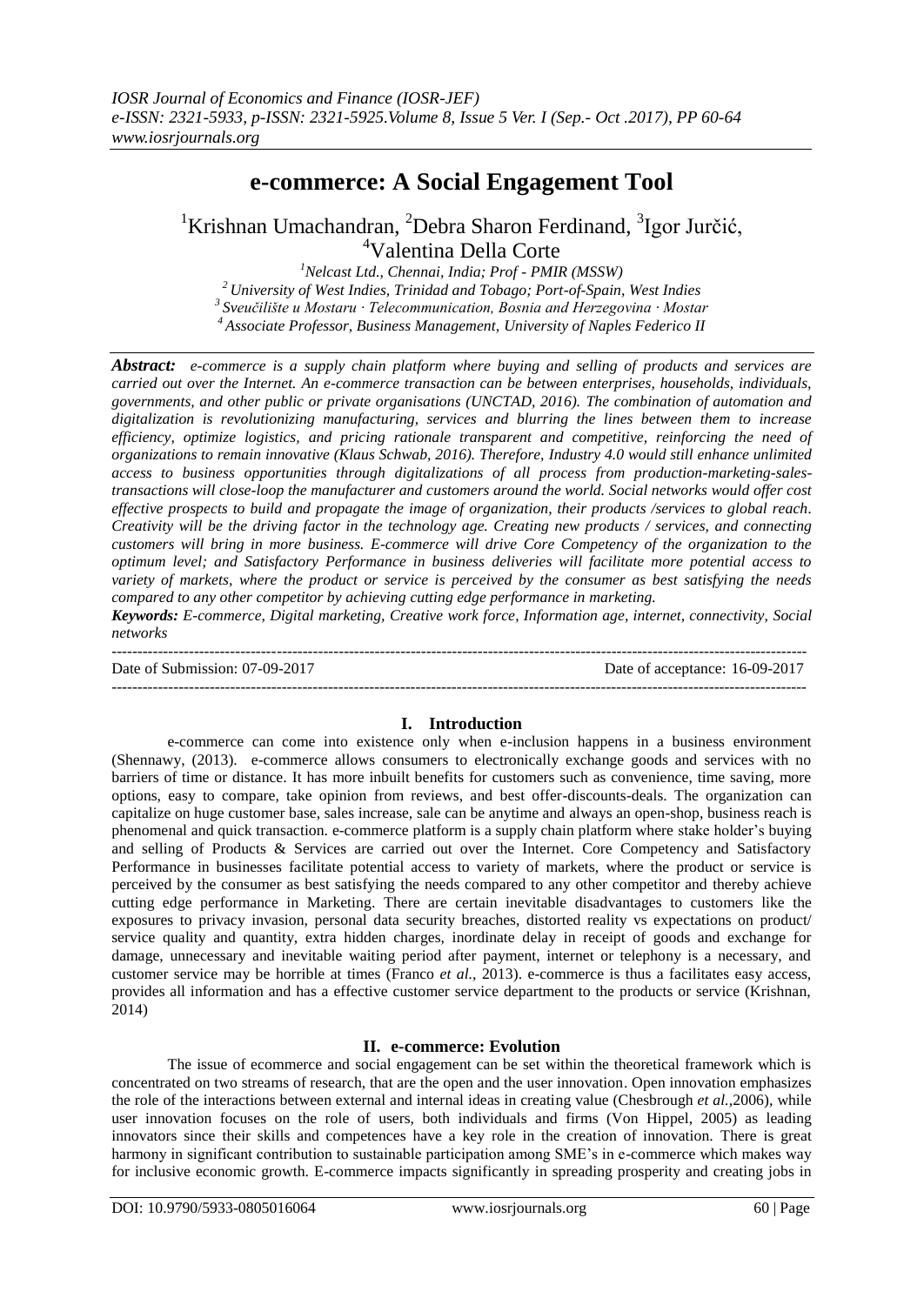rural areas (International Trade Centre, 2016). The competitive scenario imposes firms to change their business models, searching for new ideas that can come from the outside world and assuming new internal processes and technologies to improve their competitive position (Chesbrough *et al.,* 2006). Hence, firms can develop and implement innovative ideas based on the opinions and comments the costumers express using the online communities. A community is defined as an organization that includes individuals with diverse backgrounds and preferences: their interaction generates fresh and complementary resources, knowledge and competencies. Therefore, customers can actively contribute to firms' innovation processes through the sharing of their opinions and ideas. The so-generated innovation can lead to a better performance and value creation, not just for the firms but for the customer as well, since the service/product is built with the purpose of answering to the needs of the demand for democratized innovation (Von Hippel, 2005).

## **III. Responsiveness to Consumer:**

Quality is a key factor in influencing customer satisfaction. In the field of marketing activities, firms can get a deep sense of customers' needs and expectations in order to align their products/services quickly. The key success factor in the implementation of marketing innovation is information, with specific reference to the wishes and requirements of the customers as well as to the form of the competition offer. (Della Corte *et al.*, 2016). The Customer Relationship Management (CRM) activities include the understanding of customer satisfaction or dissatisfaction, matching their expectations and answering to their compliances, enhancing the service quality and the customer care. Marketing innovation can be introduced both at the induced and at the organic level of the service creation process, with the purpose to reach a greater comprehension of customers' needs and create a mutual value for firms and consumers (Vargo *et al.,* 2004).

#### **3.1 Customer involvement.**

The costumer is directly involved in the process of product/service creation: the firms enquire about their necessities and preferences and incite for innovative proposal and initiatives that can improve the offer. Customer involvement in the innovation process permits the creation of more customized services that encounter the target expectations, dedicated offers and activities, which enrich the demand satisfaction and retention.

#### **3.2 Social media and market innovation.**

The experiential component of the service fruition makes the media and social innovation tools crucial to guarantee the consumer's enjoyment and contentment. This dimension represents the highest degree of engagement of customers. Responsiveness step is that the firms establish their propositions of value and receive feedback after the consumption phase. Customer involvement step is where there is co-creation between the firm and its customers through the participation at the production phase. Social media and Market innovation step is when the customer shares their ideas, needs, suggestions and become a "producer" and creates highly customized products and services. Here, crowdsourcing activities and formation of like-minded networks and start to share knowledge through web. Firms use these collective intelligence through online contest, bringing competition between freelancers working for a specific project, product launch, etc. (Della Corte *et al.,* 2013). From the above we elaborate that the steps to firms marketing innovation are as (Fig.1) follows



**Figure 1 –** Firms marketing innovation *vs*. Customer involvement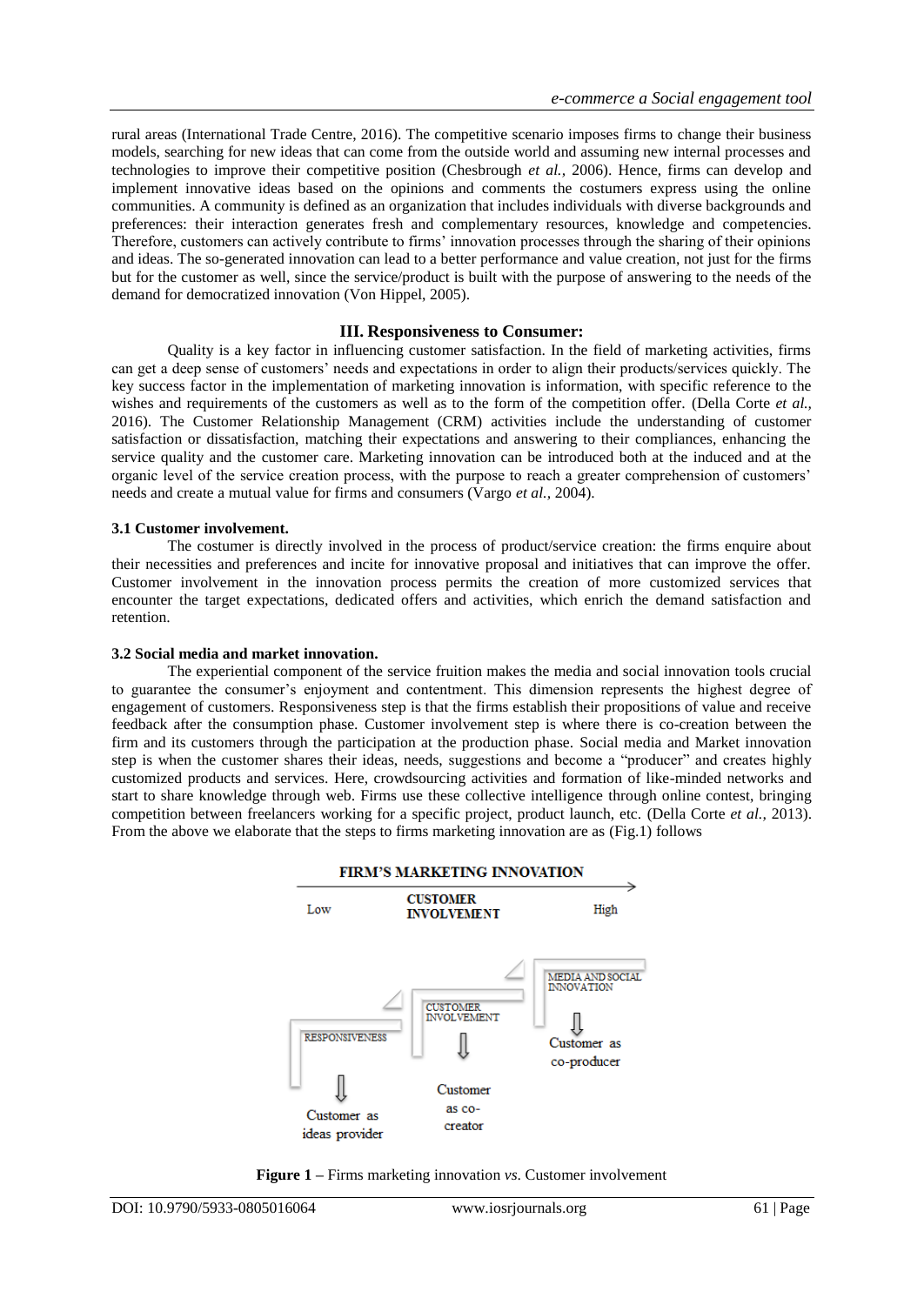# **IV. Connecting Business Stake Holders**

In this technology era, business boundaries between countries are invisible due to Internet. The Marketing organizations will redraw their organization charts and would become lean. Digital marketing and will take internet advertising direct to the customer. The business field analysis and marketing plan will have thin differences as it would drive to precise targets and customized deliverables.

## **4.1 Types of e-commerce - B2B / B2C / C2C / B2G**

Business-to-business (B2B) - accounts for the bulk of the value of e-commerce; Business-to-consumer (B2C) - involves enterprises to consumers through sales channel, including social networks, crowdsourcing platforms, dedicated e-commerce websites, and mobile applications; Consumer-to-consumer (C2C) – the connection is through newspaper or an auction, covers online marketplace platforms (e.g. eBay or Taobao), and sales within online communities, consumer blogs and chat rooms; Business-to-government (B2G) - similar to B2B here the buyer is a government entity, such as when it makes requests to bid through public e-procurement (UNCTAD, 2015).

## **4.2 Strategies to synergize**

Unlike the physical market strategizing, organization can make alternative marketing plan envisaged through outsourcing, partnering or hiring afresh an expert to assist in the e-commerce endeavor. As the Internet of Things (IoT) becomes mainstream, the number of connected devices will almost triple by 2020 (Klaus Schwab, 2016). To accelerate seller adoption of e-commerce; realign existing economic incentives; and promote a national brand to boost cross-border e-commerce countries, Malaysia has gone a step further in engaging global consultants to support their thought process (A T Kearney, 2016).

The retail e-commerce known as e-tailing, leverages on verticals and would garner a large consumer database. Careful planning and a comprehensive understanding of the marketplace will facilitate to develop a business strategy for e-commerce that will ensure success. Wide coverage of e-commerce by government support to promote and market eCommerce to SMEs, improve SME eCommerce training and talent development, create a one-stop e-business portal, eCommerce to statutory bodies, encourage government to use e-procurement, transform delivery network with world-class capabilities, protect customer rights, e-hub resources, border clearance lead time reduction, and national implementation of e-Payment innovations, will lead businesses to a powerful opportunity of global growth in e-commerce market (A T Kearney, 2016).

#### **4.3 Collaborative Marketing**

B2B e-commerce platforms facilitates conducting of business easier, improves responsiveness and service, and assists in building brands (Oracle, 2011), through increased response time-to-market for new products, reduced risks and costs of entering new markets, and with the existing sales force. Collaboration will enlighten self-interest and open multiple perspectives to strengthen the decision-making process. A leading or principal organization's decision, will position its supplying units to automatically follow the stream. Thus, ecommerce organizations are leading organizations which should collaborate with clear process structure among equally deliverable competent micro units. The marketing force-field analysis starts introspecting the principal organization and its micro units with a SWOT and then plans a distribution technology process which drives customer fitment, completion allowance, channel throughput commercials.

## **V. Data Science Tools in Marketing**

e-commerce platforms tools should leverage customer information to enable marketers to develop and execute strategy for relevant multistage marketing. Segmentation and targeting should be effective to perform multivariate testing of strategies to maximize results (Oracle, 2011). Mobile telecom operators will be exposed to huge changes in business and business modeling approaches (Jurcic et al., 2016). B2B e-commerce should aggregate product information into a central repository that provides a single, consistent, accurate, up-to-date customer requirement and connected channels on demand, offer and display the right information on right product to right customer based on factors such as past history, geography, and demography, to enhance sales and satisfaction (Oracle, 2011).

The data science analytic tools can be used to process and cull out effective decisions on marketing (Krishnan et al., 2017).

#### **5.1 Hadoop**

Hadoop is a higher-level user interfaces like SQL, for storage and large-scale processing of data-sets on clusters of hardware, it is a software framework with modules such as libraries and utilities; data processing; resource management; and distributed file-system.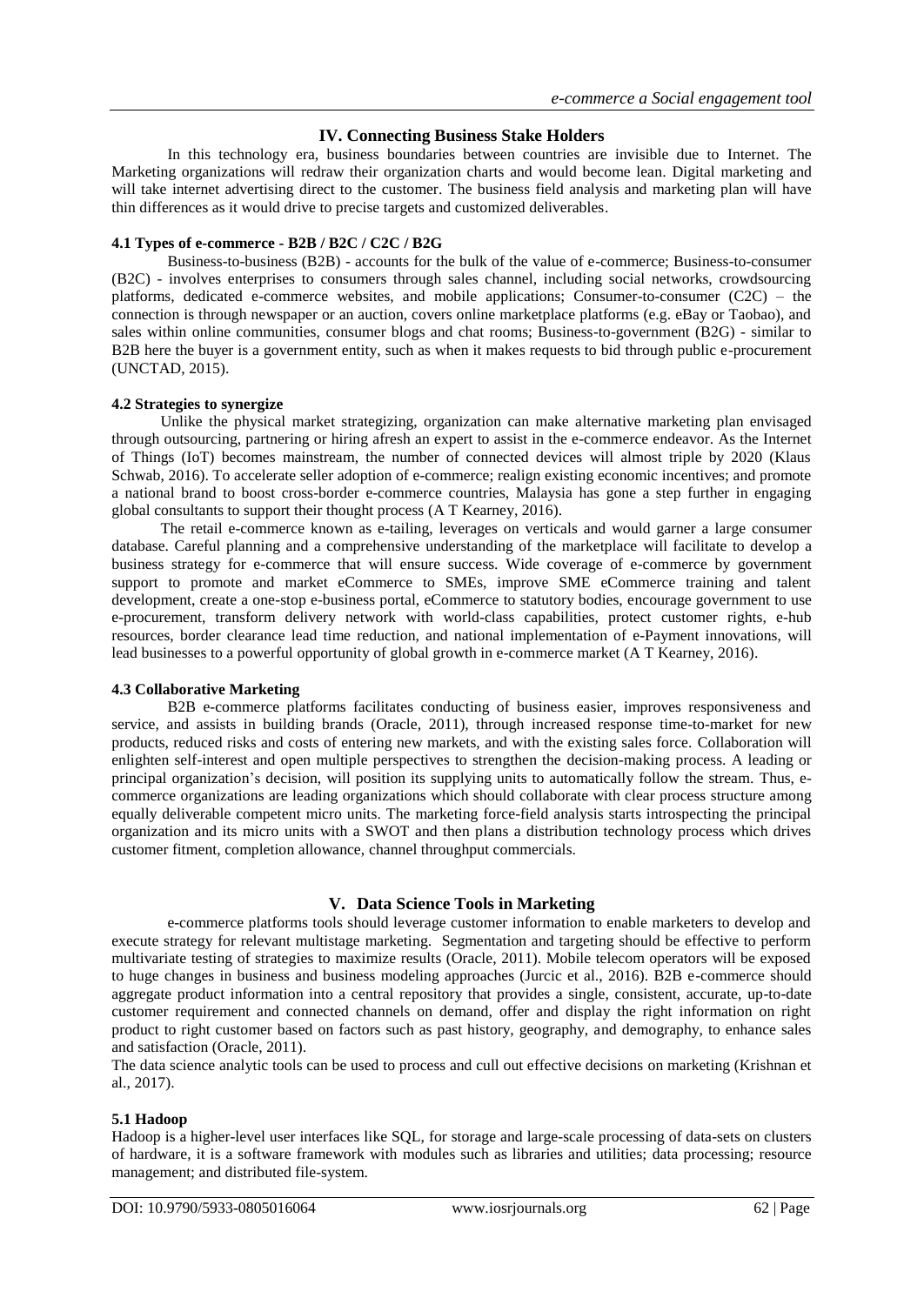## **5.2 SQOOP**

a pluggable connector operating on [command-line interface](http://en.wikipedia.org/wiki/Command-line_interface) application. It is like a SQL query for import populating HIVE to transfer big data between relational databases and export to external Data Warehouse. Scoop is for data imports, transfer and copy to external systems and then analysis.

## **5.3 HIVE**

is like SQL Data base, it is a data warehouse on Hadoop to segregate, summary and analysis. The hive stores Meta data in an embedded form, compressed data stored in the form of algorithms; It uses UDF of Data Mining tools; compiles, transacts and stores; accelerates queries and indexes.

#### **5.4 Mongo DB**

is a horizontal platform in a database that is placed on different hardware / multiple machines for improving performance through Data Modeling includes embedding, growth and relationship modeling, tree structures, memory storage through pipeline and operators, replication of concepts, concerns and fail-overs, using JavaScript Object Notation, schema design, indexing and working with language drivers.

#### **VI. Reaching Customer**

Industry 4.0 is expected to make organizations to remain innovative, for unlimited access to business opportunities through digitalization process. The combination of automation and digitalization is transforming manufacturing, services and concealing the differences with improved efficiency, logistics, and prices become competitive. Therefore, the end users interface will phenomenally shift the enterprise eco-system from a Real-Specific-Location (RSL) to Virtual-Omni-Reach (VOR) organization. The enterprise strategy is dependent on the network infrastructure. Developing a customer centric marketing mix (4Ps) of business functionality, adaptability and intuitiveness right from design stage of marketing strategy is very crucial for successful implementation. Therefore, it is pertinent to deploy an exhaustive strategy to continuously deliver more effectively to customers. Effective customer management is dependent upon the accepted timelines of delivery for physical reach of the product/service to the end customer; hence conveniently spaced, online inventory management through integrated warehouse hubs is paralleled essential.

In addition to the banks, credit and debit card transactions there are other electronic financial transaction organizations such as *paytm, Dimoco, PayPal, Trustly, AcceptEmail, SlimPay, iDEAL,* and *Pay U Global* etc., which enable digital transaction for e-commerce organizations. They have widely spread and associated themselves with the merchandise organizations. The innovation which drives digital transactions in new era customer is smart phones, affordable-ubiquitous internet access, and compliance regulatory measures. The Industry 4.0 Revolution would depend on digital technologies and business models for creation, exchange, and distribution through network infrastructure for business sophistication (Klaus Schwab, 2016).

#### **6.1 Digital e-commerce – Customer Management**

24x7 online access to product/service information should be easily accessible, with fallback support by efficient CSR team. Marketing Strategy integrates long term planning and short-term implementation thereby to take account of factors such as Operational, Socio-Legal-Economic-Political and Technical.

## **6.2 Social engagement in e-commerce**

Procurement through crowd-source will bring more new products and future insights at competitive costs. The principal organization can engage better through feedback on the customer expectations and market reality to connected micro units. Opportunity to quickly react to market demands through product/service development and other functional areas. Prime challenge for firms in developing countries is on the platforms for improved efficiency in production and logistics, therefore such of those under privileged firms need to group together, register as a mutually owned business entity or contract with a third party to represent them. Registering in marketplaces and signing agreements on their behalf with payment solution vendors (International Trade Centre, 2016) gives them synergic positioning and trade advantage.

#### **6.3 e-commerce in education**

e-commerce ecosystem will modernize the educational framework for life-long learning opportunities, collaborate with individuals of different backgrounds on a real-time, expose them to different points of views/ideas; and teach them to think critically. Educational institutions will have to protect intellectual property rights, security, and look forward on updating regulations to prevent potential misuse of new technologies nurturing a dynamic business environment. Even advanced countries today could quickly lose their human capital advantage if their education system fails to capitalize on computer based / online learning, certifications and revalidations to improve upon their needed skills capacity for future professionals and entrepreneurs (Klaus Schwab, 2016). In education a e-commerce framework can suit both teachers and learners, however a ecommerce course work can includes application oriented learning and basic management concepts such as